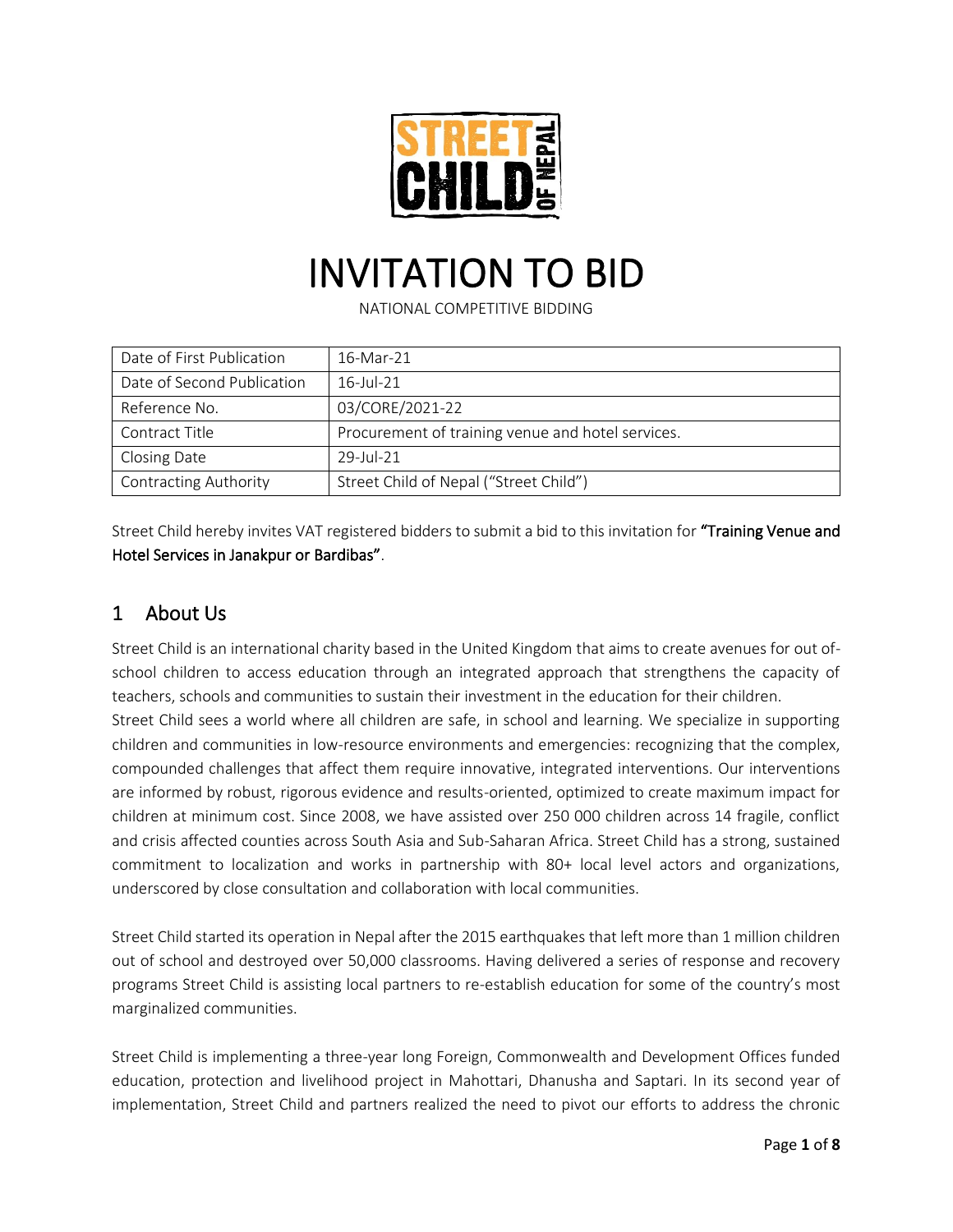vulnerabilities exacerbated by the pandemic-the lockdowns and other form of closures/mobility restrictions thereof. Street Child along with its partners in support of FCDO is delivering a RAPID RESPONSE PROGRAM to address these gaps of food insecurity, child-protection, protection in general and other crosscutting issues. This response program will last for a period of six months and target to reach over 10,000 families at risk in all districts of Province-2. The program will operate in three different strands-Prevention and Preparedness, Psychosocial support and Protection Services, and Provision of Relief."

## 2 Scope of Purchase

The services to be procured are Training Venue and Hotel Services in Janakpur or Bardibas. Street Child shall enter into a one-year agreement with the award-winning bidder.

## 3 Instruction to Bidders

Each bidder shall submit only one bid. Bidder who submits or participates in more than one bid will cause all the bids to be disqualified. The bidder shall present all the documents as listed in "4. Mandatory Documents" for the bids to be considered as responsive. The Bidder is expected to examine all instructions, forms, terms, and specification in the Bid Document. Failure to furnish all information or documentation required by the Bid Document may result in the disqualification of the bid. Further instructions on how to write your bid in the price schedule is mentioned in the price schedule page.

## 4 Mandatory Documents

- 4.1 Complete Bid Document
- 4.2 Company Profile
- 4.3 Company/Firm Registration Certificate
- 4.4 PAN/VAT Registration Certificate
- 4.5 Tax Clearance Certificate of the FY 2076/77
- 4.6 Audit Report of the FY 2076/77
- 4.7 References/Letter of Recommendation

## 5 Clarification of Bidding Document

A prospective Bidder requiring any clarification about the Bid Document shall contact the Street Child in their office located in Sanepa, Lalitpur-02. After receiving such requests, Street Child shall make available as soon as possible the answer to such question or curiosity in writing. Likewise, to assist in the examination, evaluation, and comparison of bids, Street Child may, at their discretion, ask any bidder for clarification of their bid, including breakdowns of the prices and other relevant information that Street Child may require. The request for clarification and the response shall be in writing, but no change in the price or substance of the Bid shall be sought, offered, or permitted except as required to confirm the correction of arithmetic errors discovered in the evaluation of the bids. No Bidder shall contact Street Child on any matter relating to its bid from the time of the bid opening to the time the contract is awarded.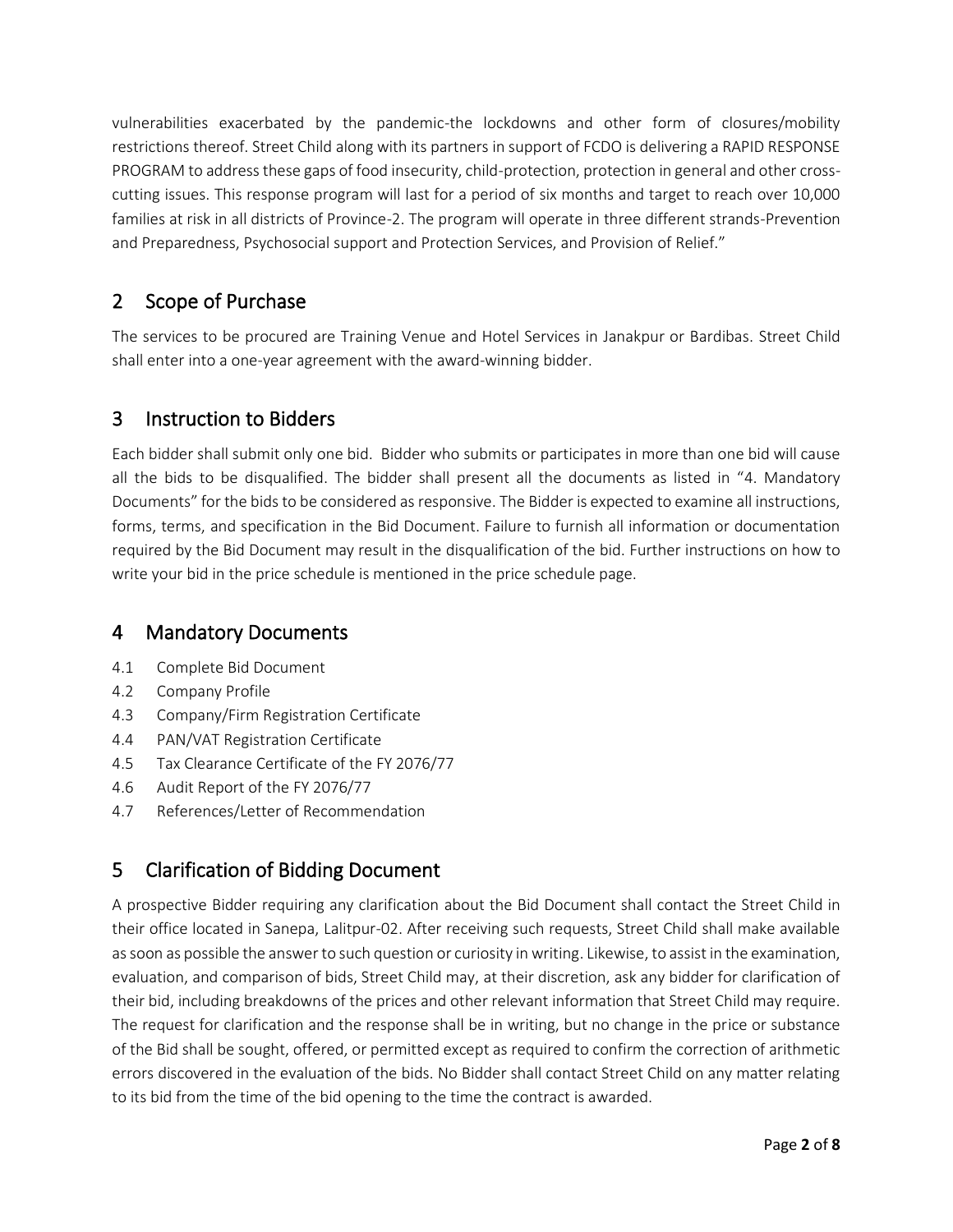## 6 Preparation of Bids

The language of the bid shall either be in English or Nepali. The bidder shall bear all costs associated with the preparation and submission of the bid, and Street Child shall in no case be responsible or liable for those costs, regardless of the conduct or outcome of the bid. Bidder shall separate their technical and financial bids in two different sealed envelopes inside one main sealed envelope. Bids received in unsealed envelope or tampered envelope will not be accepted. The bidder shall clearly indicate whom the bid is being submitted to and the name of the bidder outside the main envelope.

## 7 Currency of Bid and Payment

The currency of the bid and payment shall be in Nepalese Rupees (NPR).

## 8 Period of Validity of Bids

Bids shall remain valid for a minimum period of three calendar months. A bid valid for a shorter period than that shall be rejected.

## 9 Bid Submission

Bidders may choose to submit their bid either hardcopy or softcopy via email. If the bidder chooses to submit their bid via email, they should do so from their official email address. Bid received from any other email addresses except the official email address shall be considered unresponsive and hence will be rejected. For the purpose of this, definition of official email address will be the email address that is provided by the bidder in the bidders' information form. The bid submission deadline will be 5pm on the mentioned date of closing. Any bids received after the deadline shall be rejected. A bidder may choose to withdraw their bid after it has been submitted by sending written notice to Street Child. The address for the bid submission is as follows:

#### STREET CHILD OF NEPAL

Procurement and Logistics Unit Anandnagar-04, Janakpur, Dhanusha, Nepal. Tel No. – 041426112 Email – streetchildofnepal@outlook.com

## 10 Bid Opening

The bids will be opened in the presence of at least three of Procurement Committee members in Street Child's office in Lalitpur. The Bidder may or may-not be invited for the bid opening process. Street Child will prepare minutes of the bid opening session.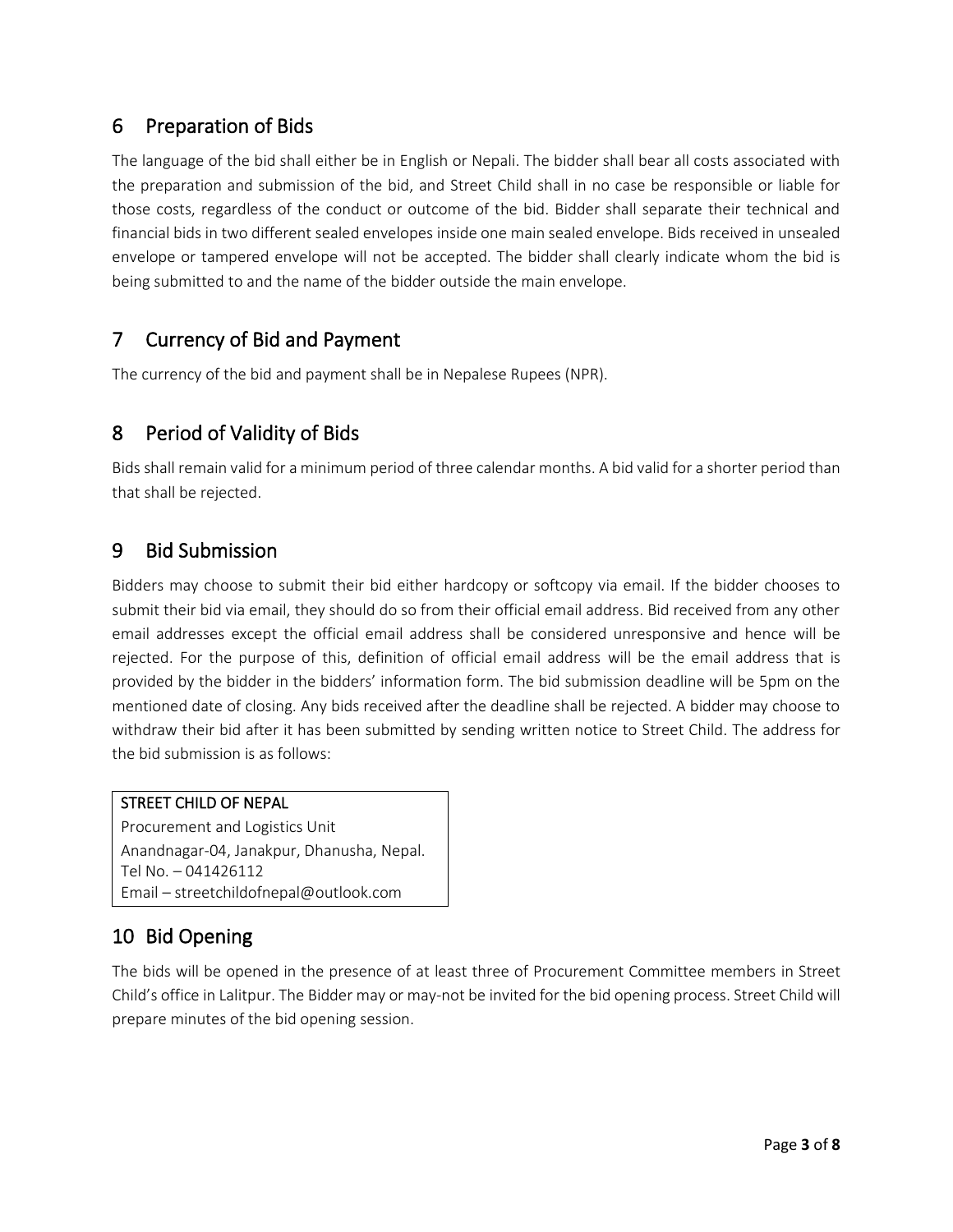## 11 Examination of Bids and Determination of Responsiveness

Street Child's procurement committee will examine the bids and prior to the detailed evaluation of the bids, Street Child will determine the following criteria during the bid opening session:

- 11.1 Whether the bid envelope is properly sealed or not;
- 11.2 Whether all the requested mandatory documents are submitted or not and;
- 11.3 Whether the bid submission form, bidder's information form and price schedule have been duly filled, signed and stamped or not.

Only those bids that fulfills the aforementioned three criteria will be qualified for further evaluation. Rest of the bids will be rejected.

### 12 Evaluation and Comparison of Bids

The procurement committee of Street Child will evaluate all the qualified bids. Bids will be technically and financially evaluated in a points-based system within the following criteria.

| Criteria                                                                                    |                                                                                        |     |  |  |
|---------------------------------------------------------------------------------------------|----------------------------------------------------------------------------------------|-----|--|--|
| <b>Technical Evaluation</b>                                                                 |                                                                                        |     |  |  |
| C1                                                                                          | The years of experience the bidder has in providing training venue and hotel services. |     |  |  |
| Letter of reference/recommendation provided by the clients of the bidder.<br>C <sub>2</sub> |                                                                                        | 10  |  |  |
| C <sub>3</sub><br>Total number of twin-sharing rooms in the facility.                       |                                                                                        | 5   |  |  |
| Capacity of meeting hall in classroom style-based seating with stage in front.<br>C4        |                                                                                        | 5   |  |  |
| C <sub>5</sub><br>Capacity of dining hall.                                                  |                                                                                        | .5  |  |  |
|                                                                                             | <b>Total Points</b>                                                                    | 35  |  |  |
|                                                                                             | <b>Financial Evaluation</b>                                                            |     |  |  |
| C <sub>4</sub>                                                                              | Bidder bidding the lowest price in Package 3.                                          | 65  |  |  |
|                                                                                             | <b>Total Points</b>                                                                    | 65  |  |  |
|                                                                                             | <b>Grand Total</b>                                                                     | 100 |  |  |

The bidders will be ranked according to the points scored by them, highest being rank 1. All bidders who progress to the evaluation process will be listed as a verified service provider in the roster of Street Child. The aforementioned services may be procured from the verified bidders in the event the contracted bidder is unable to provide the service for whatsoever reason.

Information relating to the examination, evaluation and comparison of bids and recommendation of Contract award, will not be disclosed to bidders or any other person not officially concerned with such process until information on contract award is communicated to all bidders. Any attempt by a bidder to influence any Street Child's employee in the evaluation of the bids or contract award decisions may result in the rejection of their bid.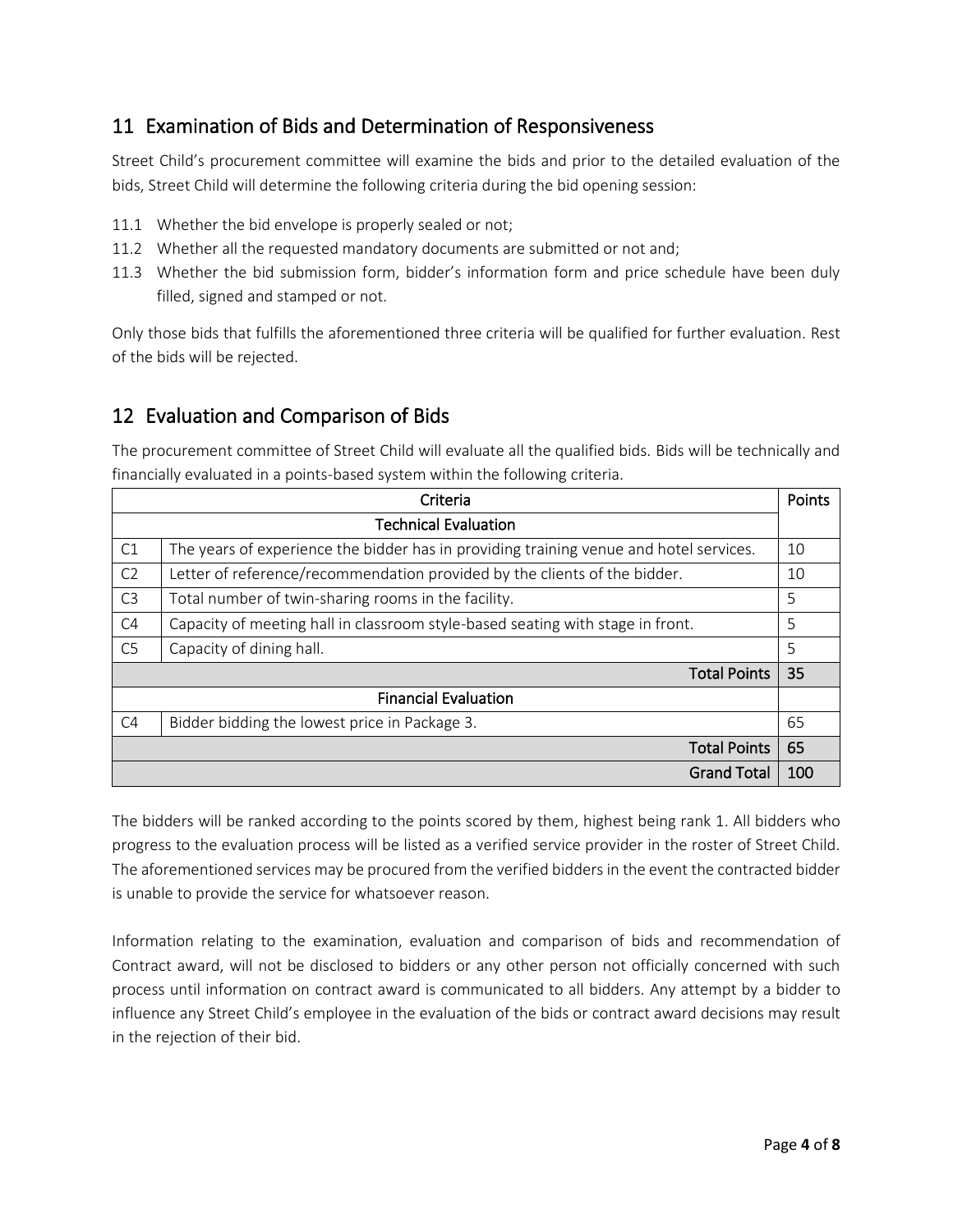## 13 Bid Submission Form

ITB No. – 03/CORE/21-22

To, Procurement & Logistics Unit, Street Child of Nepal Anandnagar-04, Janakpur, Dhanusha, Nepal.

Having examined the bid documents, we the undersigned, declare that:

- 1. We have examined and have no reservations to the Bidding Document;
- 2. All the information and statements made in this bid are true and we accept that any misinterpretation contained in it may lead to our disqualification;
- 3. We offer to provide training venue and hotel services in conformity with the bidding document and in accordance with the itinerary which will be provided by the Street Child and the Price Schedule attached herewith and made part of this bid;
- 4. We understand and acknowledge that there will be no minimum pax requirement for Street Child;
- 5. We agree to abide by this bid for a period of three calendar months from the date fixed for bid submission deadline, it shall remain binding upon us and may be accepted at any time before the expiration of that period;
- 6. We understand that this bid, together with your written acceptance thereof included in your notification of award, shall constitute a binding contract between us, until a formal Contract is prepared and executed;
- 7. We understand that you are not bound to accept the lowest evaluated bid or any other bid that you may receive;
- 8. We are not ineligible to participate in the procurement proceedings; have no conflict of interest in the proposed procurement proceedings and have not been punished for a profession or business-related offense;

Dated this \_\_\_\_\_\_\_\_\_\_\_\_\_\_\_\_\_\_\_\_\_\_ day of \_\_\_\_\_\_\_\_\_\_\_\_\_\_\_\_ 20\_\_\_\_\_\_.

*[signature] [in the capacity of]*

Duly authorized to sign the bid for and on behalf of \_\_\_\_\_\_\_\_\_\_\_\_\_\_\_\_\_\_\_\_\_\_\_\_\_\_\_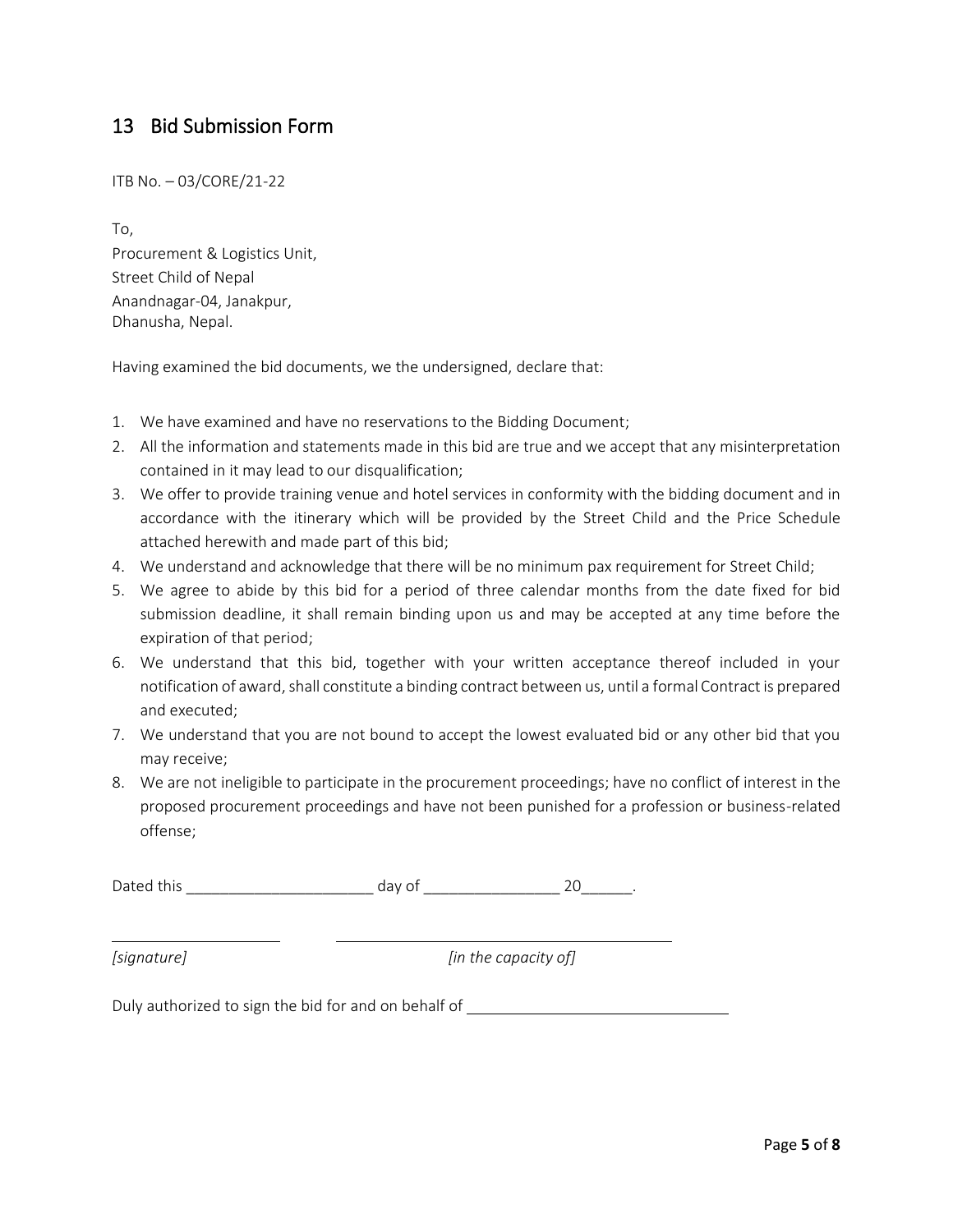## 14 Bidder's Information Form

| $\mathbf{1}$   | Bidder's Legal Name:                               |              |
|----------------|----------------------------------------------------|--------------|
| $\overline{2}$ | Bidder's VAT Number:                               |              |
| $\mathsf{3}$   | Bidder's Postal Address:                           |              |
| $\overline{4}$ | <b>Bidder's Official Email Address:</b>            |              |
| 5              | Bidder's Telephone number:                         |              |
|                | Bidder's Authorized<br>Representative:             | Name:        |
| 6              |                                                    | Designation: |
|                |                                                    | Mobile No.:  |
| $\overline{7}$ | Bidder's Authorized<br>Representative's Signature: |              |
| 8              | Bidder's Company Seal                              |              |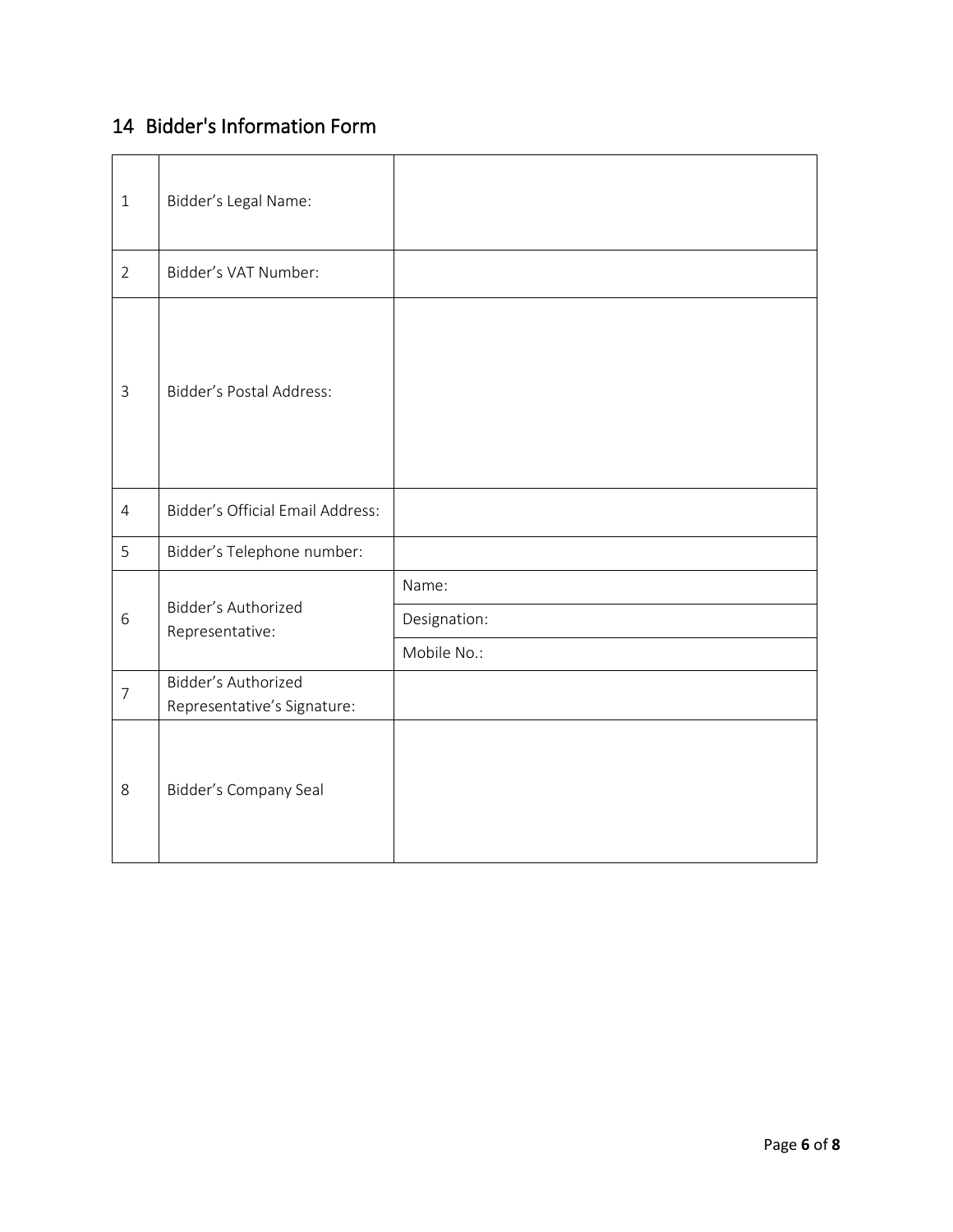## 15 Bidder's Facility Capacity

I hereby declare that our facility has the capacity to accommodate \_\_\_\_\_\_\_\_\_\_\_\_\_\_\_ pax in a classroom style meeting hall set-up with stage. We have \_\_\_\_\_\_\_\_\_\_\_\_\_\_\_\_\_\_ number of twin-sharing room inside the facility and our dining hall has the capacity to accommodate \_\_\_\_\_\_\_\_\_\_\_\_\_\_\_\_\_\_\_ number of diners at any given time in a buffet style.

## 16 Description of the Requirements

| S.N.           | <b>Particulars</b> | Description                                                                            |  |  |
|----------------|--------------------|----------------------------------------------------------------------------------------|--|--|
|                | Package 1          | Room in twin-sharing basis and non-veg dinner only.                                    |  |  |
|                | Package 2          | Room in non-sharing basis and non-veg dinner only                                      |  |  |
|                |                    | Rooms in twin-sharing basis, breakfast, veg-lunch, Hi-Tea, Non-veg dinner, hall        |  |  |
|                |                    | rental with electricity, internet, drinking water, projector and screen, furniture and |  |  |
| 3              | Package 3          | fixtures.                                                                              |  |  |
|                |                    | Rooms in non-sharing basis, breakfast, veg-lunch, Hi-Tea, Non-veg dinner, hall         |  |  |
|                |                    | rental with electricity, internet, drinking water, projector and screen, furniture and |  |  |
| $\overline{4}$ | Package 4          | fixtures.                                                                              |  |  |
|                |                    | Breakfast, veg-lunch, Hi-Tea, hall rental with electricity, internet, drinking water,  |  |  |
|                | Package 5          | projector and screen, furniture and fixtures.                                          |  |  |

## 17 Price

Please read the following instructions carefully before you write your bids.

- Street Child will only accept bids for the packages as mentioned below.
- You are to enter unit cost in figures and in words clearly. If there are any mismatch between the amount entered in unit cost in figures and unit cost in words, the unit cost in words shall be considered as true and correct.
- The price shall include all customs duties and sales and other taxes already paid or payable on the components and raw material used in the manufacture or assembly of the item or the customs duties and sales and other taxes paid on the previously imported item offered ex warehouse, ex showroom, or off-the-shelf. These factors should not be entered separately.
- If you have any queries regarding the packages than you are to contact Street Child before writing you bid.

| S.N.         | Particulars | Unit | Tariff Per Unit (In<br>Figures) | Tariff Per Unit (In Words) |
|--------------|-------------|------|---------------------------------|----------------------------|
|              |             |      |                                 |                            |
| $\mathbf{1}$ | Package 1   | pax  |                                 |                            |
|              |             |      |                                 |                            |
| ำ            | Package 2   | pax  |                                 |                            |
|              |             |      |                                 |                            |
| $\mathbf{R}$ | Package 3   | pax  |                                 |                            |